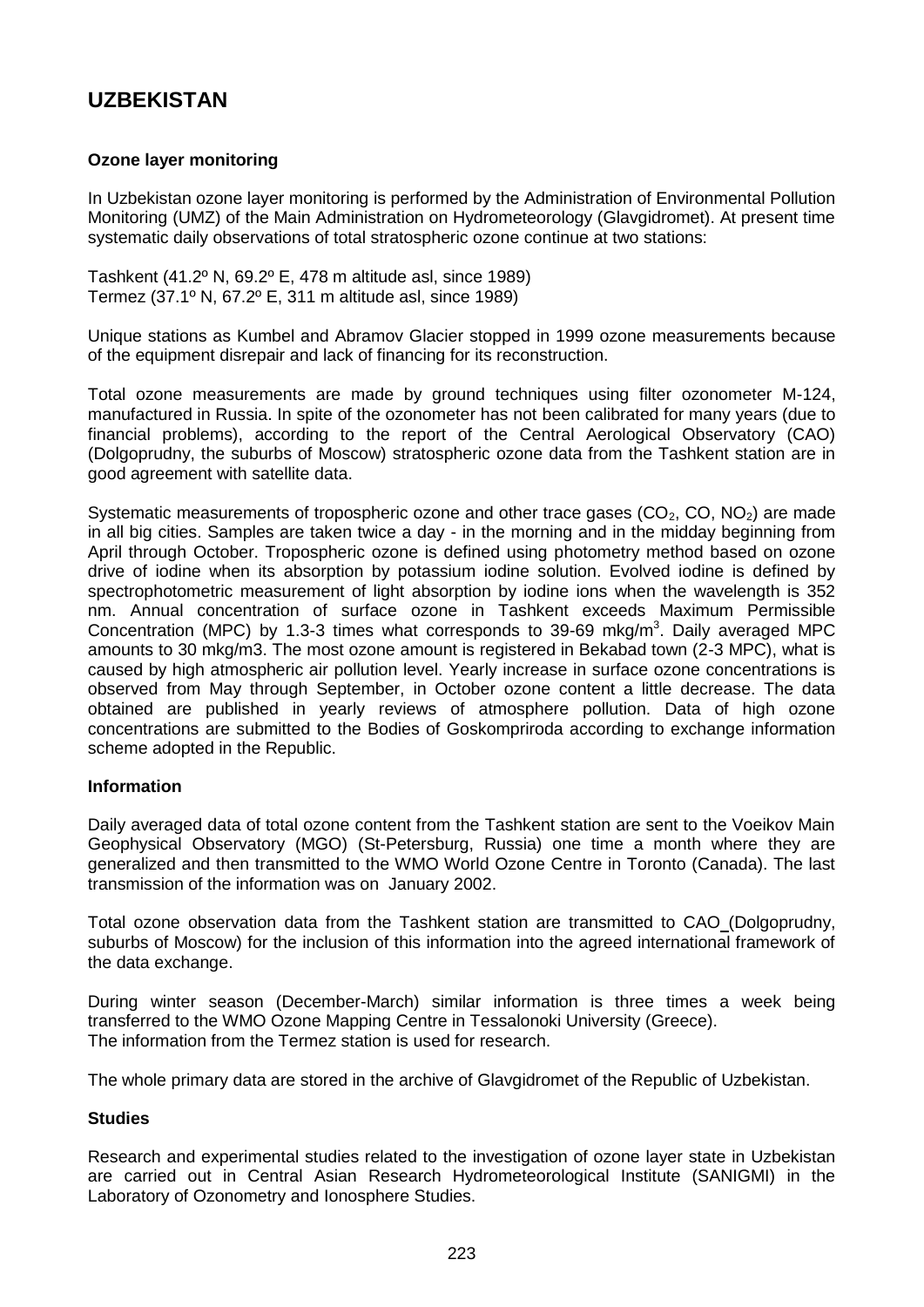Investigations are aimed at study of regional peculiarities of total ozone amount variations, tendencies to change and assessment of time characteristics of ozone change over the Uzbekistan' territory.

The variations of monthly averaged values of total ozone amount over Tashkent and Termez are presented in the figures 1 and 2. This information was obtained during the period 1979-1993. These figures were constructed on the base of the NIMBUS-7 satellite data during the period 1979- 1993 and ground based observations during the period 1989-2001, that is, there was period when satellite and ground based observations were conducted simultaneously. There is a good agreement in these data. In both figures the trend is shown which has been revealed using standard function of trend construction on the base of 4 Degree Polynom in EXCEL. One can see that during the last years (since 1997) the trend has changed the sign. Long-term decrease in ozone layer density over Uzbekistan stopped and opposite process has begun. As ozone-depleting substances discharges into the atmosphere have not reduced during the last years the total ozone trend change can not be explained only by change of anthropogenic factors influence. Very likely in nature there are more powerful processes, influence of which has not been taken into consideration. Obviously, long-term global variation of ozone layer density takes place or the reason is the highest solar activity at the end of millenium.

The investigations of spectral composition of time variation of total ozone amount have begun in order to assess particular physical parameters and global macro processes of non-anthropogenic character (meteorological conditions, 26 month variations of stratospheric winds, notation of the Earth Pole, solar activity variation cycles, for example, 100 years cycle, maximum of which falls at 2000 and other climate phenomena), which influence ozone layer formation over the North Hemisphere, that is, the investigations aimed at sharing and quantitative evaluating the portion of anthropogenic and non-anthropogenic components in ozone layer formation over the North Hemisphere.

In the frameworks of aerosol program in SANIGMI the investigations of atmospheric aerosol in surface layer are being conducted. Physic-chemical and disperse aerosol composition, processes and distance of aerosol transfer from different emissions sources as natural as anthropogenic with usage of ground observations and mathematical models are studied. Aerosol influence on the atmosphere transparency is being assessed.

In Uzbekistan the National Program to Stop the Use of Ozone-Depleting Substances (ODS) was developed and adopted by the Government in 2000. The Strategy and Plan of Actions on step-bystep stopping ozone-depleting substances usage were provided in this Program.

### **Problems and needs**

The current level of investigations implies availability of modern instruments and equipment. However due to financial problems equipment available does not meet current requirements. Filter ozonometers M-124 used at the ozone monitoring stations are obsolete ones. The last calibration of all instruments was done in 1993. Presently it is impossible to calibrate filter ozonometer in Tashkent because we have no a reference Dobson or Brewer spectrophotometer.

In order to obtain more comprehensive and reliable information on total ozone amount it is necessary to extend the network of regular daily observations. It can be realized under proper equipping stations with modern instruments and under financial support of the international organizations.

Unfortunately in the absence of instruments we could not begin monitoring of ultra-violet (UV-B) solar radiation alongside with total ozone amount measurements and experimental estimation of the decrease of the agricultural crops yield caused by the increase in solar UV-B radiation. To study spatial distribution and monitoring of total ozone amount over Uzbekistan can be used satellite data.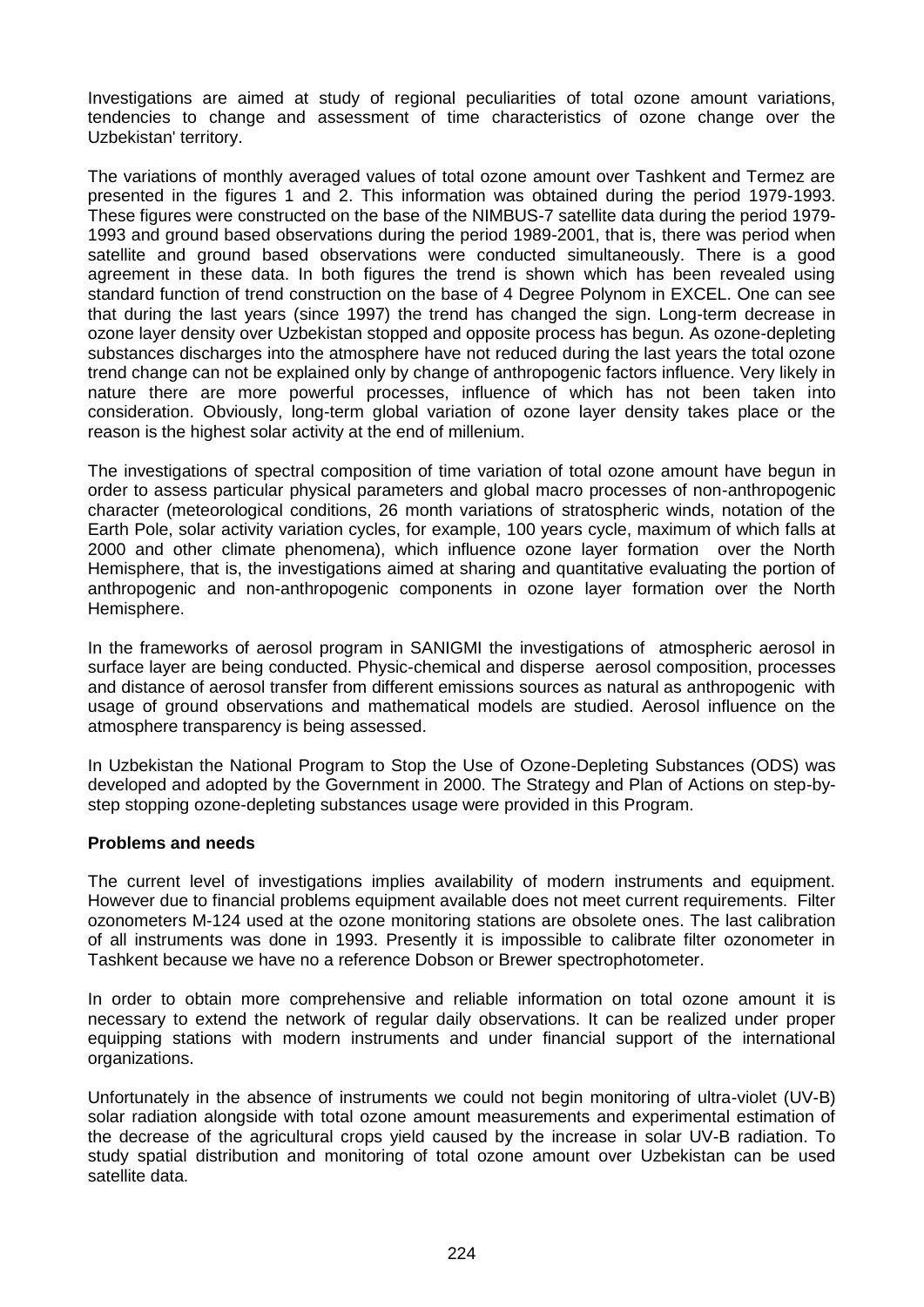In Glavgidromet since January 2001 the station for receiving digital satellite data from satellites of the NOAA type has been operated. It has been obtained as humanitarian help of USAID. However we can not use total ozone amount data for lack of the TOVS software for decoding ozone data flow and funds for programs acquisition.

There is an urgent necessity in training for young specialists with purpose of learning modern instrumentation for measurement of ozone and UV-B radiation, halocarbon traces, learning new mathematical models, combining atmospheric chemistry and climate and also forecasting ozone layer behavior.